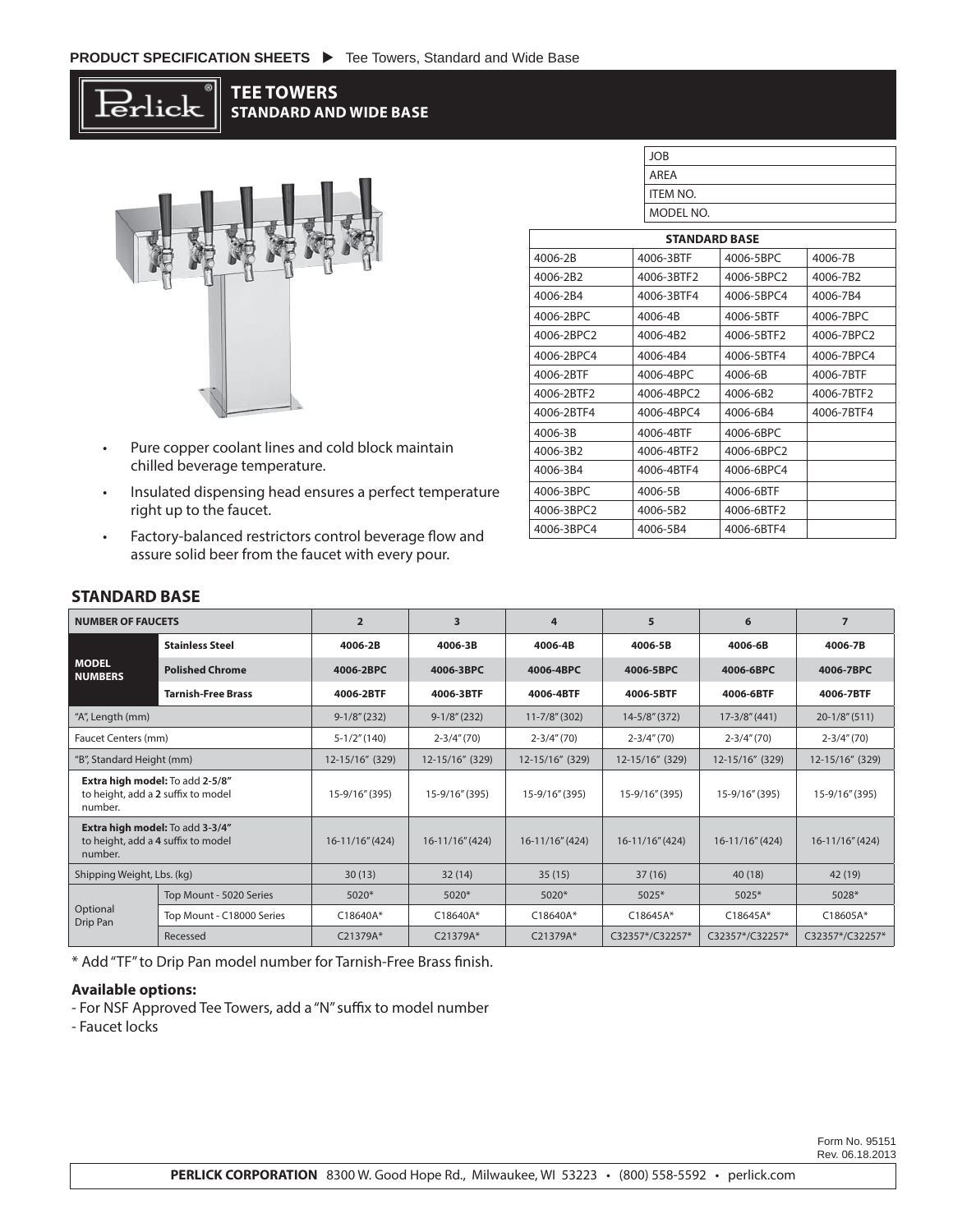

## **TEE TOWERS STANDARD AND WIDE BASE**

| <b>WIDE BASE</b> |            |             |             |  |  |
|------------------|------------|-------------|-------------|--|--|
| 4006S8B          | 4006S9B    | 4006S10B    | 4006S12B    |  |  |
| 4006S8B2         | 4006S9B2   | 4006S10B2   | 4006S12B2   |  |  |
| 4006S8B4         | 4006S9B4   | 4006S10B4   | 4006S12B4   |  |  |
| 4006S8BPC        | 4006S9BPC  | 4006S10BPC  | 4006S12BPC  |  |  |
| 4006S8BPC2       | 4006S9BPC2 | 4006S10BPC2 | 4006S12BPC2 |  |  |
| 4006S8BPC4       | 4006S9BPC4 | 4006S10BPC4 | 4006S12BPC4 |  |  |
| 4006S8BTF        | 4006S9BTF  | 4006S10BTF  | 4006S12BTF  |  |  |
| 4006S8BTF2       | 4006S9BTF2 | 4006S10BTF2 | 4006S12BTF2 |  |  |
| 4006S8BTF4       | 4006S9BTF4 | 4006S10BTF4 | 4006S12BTF4 |  |  |

### **WIDE BASE**

| <b>NUMBER OF FAUCETS</b>                                                         |                           | $\mathbf{8}$    | 9                                  | 10              | 12                   |
|----------------------------------------------------------------------------------|---------------------------|-----------------|------------------------------------|-----------------|----------------------|
| <b>MODEL</b><br><b>NUMBERS</b>                                                   | <b>Stainless Steel</b>    | 4006S8B         | 4006S9B                            | 4006S10B        | 4006S12B             |
|                                                                                  | <b>Polished Chrome</b>    | 4006S8BPC       | 4006S9BPC                          | 4006S10BPC      | 4006S12BPC           |
|                                                                                  | <b>Tarnish-Free Brass</b> | 4006S8BTF       | 4006S9BTF                          | 4006S10BTF      | 4006S12BTF           |
| <b>Faucet Centers (mm)</b>                                                       |                           | $2 - 3/4''(70)$ | 3''(76)                            | 3''(76)         | 3''(76)              |
| "A", Length (mm)                                                                 |                           | 22-7/8" (581)   | $26 - 7/8''(683)$                  | 29-13/16" (757) | 35-3/4" (908)        |
| "B", Standard Height (mm)                                                        |                           | 12-15/16" (329) | 12-15/16" (329)                    | 12-15/16" (329) | 12-15/16" (329)      |
| Extra high model: To add 2-5/8"<br>to height, add a 2 suffix to model<br>number. |                           | 15-9/16" (395)  | 15-9/16" (395)                     | 15-9/16" (395)  | 15-9/16" (395)       |
| Extra high model: To add 3-3/4"<br>to height, add a 4 suffix to model<br>number. |                           | 16-11/16" (424) | 16-11/16" (424)<br>16-11/16" (424) |                 | $16 - 11/16'' (424)$ |
| <b>Base Width</b>                                                                |                           | $7-5/8''(194)$  | 12''(305)                          |                 |                      |
| Shipping Weight, Lbs. (kg)                                                       |                           | 48 (21)         | 50 (22)                            | 52 (23)         | 54 (24)              |
| Optional<br>Drip Pan                                                             | Top Mount - 5020 Series   | 5028*           | n/a                                | n/a             | 5030*                |
|                                                                                  | Top Mount - C18000 Series | C18650A*        | $C18655*$                          | $C18655*$       | $C18660*$            |
|                                                                                  | Recessed                  | n/a             | n/a                                | n/a             | 59879                |

\* Add "TF" to Drip Pan model number for Tarnish-Free Brass finish.

### **Available options:**

- For NSF Approved Tee Towers, add a "N" suffix to model number

- Faucet locks